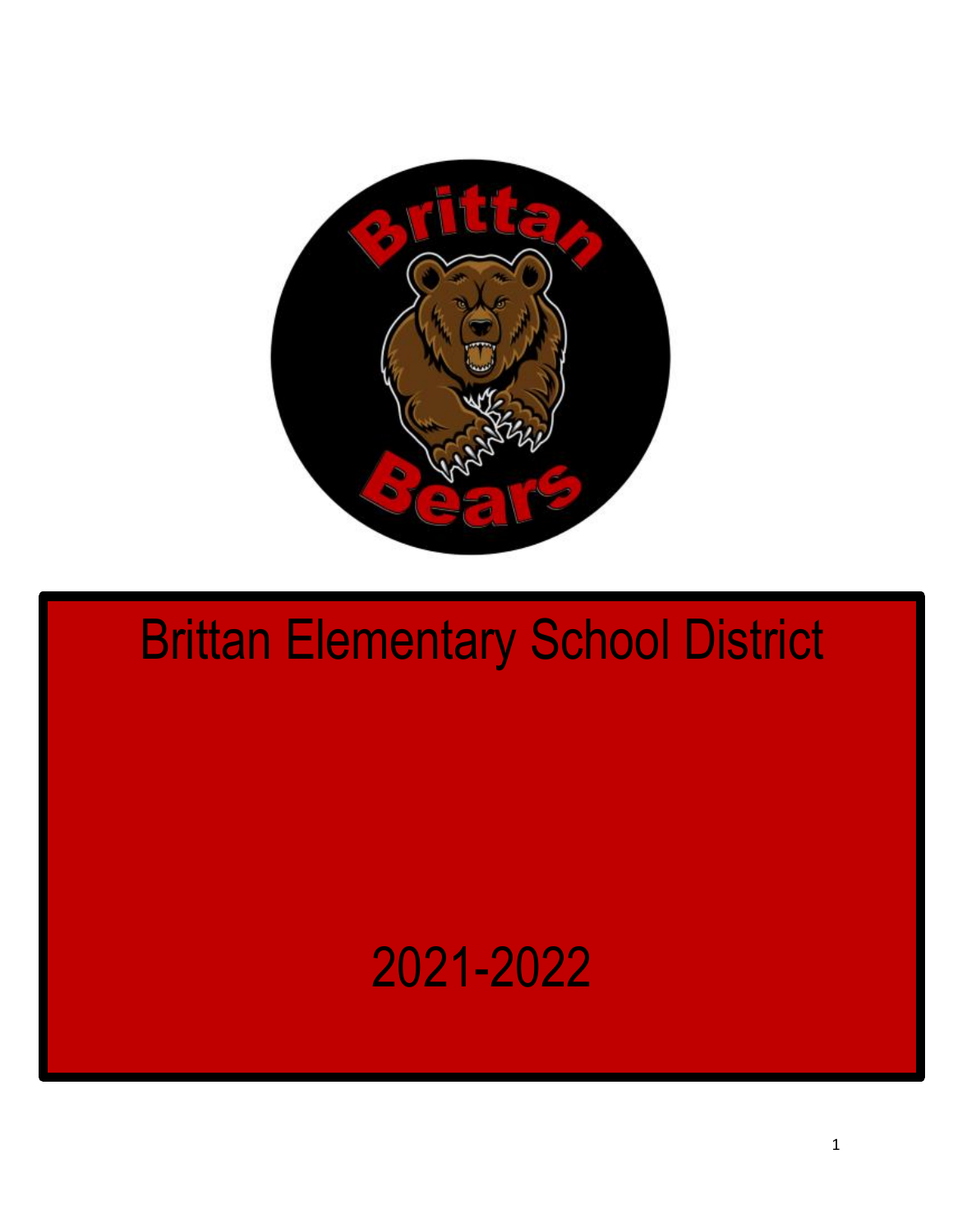# BRITTAN SCHOOL DISTRICTS REOPENING PLAN

As Brittan School District is fully open, protocols and information have been updated.

These protocols, address CDC and California Department of Public Health (CDPH) recommendations and will be revisited every 6 months to address any changes.

#### **Maintaining Health and Safety Masks**

All staff, students, and visitors will correctly wear masks in accordance with CDPH guidelines unless exempt per the guidelines. CDPH will assess conditions and will determine no later than February 15, 2022 whether to update mask requirements or recommendations.

- Masks are optional outdoors.
- Masks are required to be worn indoors, unless exempt per CDPH face mask guidance. The site has a supply of disposable masks for anyone who is unable to provide their own.
- A non-restrictive alternative, such as a face shield with a drape on the bottom edge may be worn under specific circumstances.
- Students will be taught and reminded how to properly wear face coverings, not to touch the face covering, and to wash hands frequently.
- The district has posted signs to communicate the face coverings requirements on the premises. Schools must develop and implement local protocols to enforce the mask requirements.

Brittan School District's protocols to enforce mask requirements include:

- Remind of the mask requirement and provide a mask if needed.
- Call parents to discuss mask requirement.
- Administration will meet with parents to develop a long-term plan.

Healthy Hygiene Practices Staff and parents will teach and reinforce washing hands, avoiding contact with one's eyes, nose, and mouth, and covering coughs and sneezes following CDPH and CDC recommendations. Teachers will develop routines enabling students and staff to regularly wash their hands. All classrooms, offices, and meeting rooms are equipped with adequate hand washing facilities and hand sanitizer.

#### **Cleaning and Disinfection**

Brittan School District has established routine schedules and ensures there are adequate supplies to clean and disinfect common surfaces and objects in the workplace. The process of disinfecting includes providing disinfecting products that are EPA approved for use against the virus that causes COVID-19 and following the manufacturer's instructions for all cleaning and disinfection products (e.g., safety requirements, PPE, concentration, contact time). Should there be a COVID-19 case in the workplace, the district will clean and disinfect all areas used by the sick person, such as offices, bathrooms, common areas, shared equipment.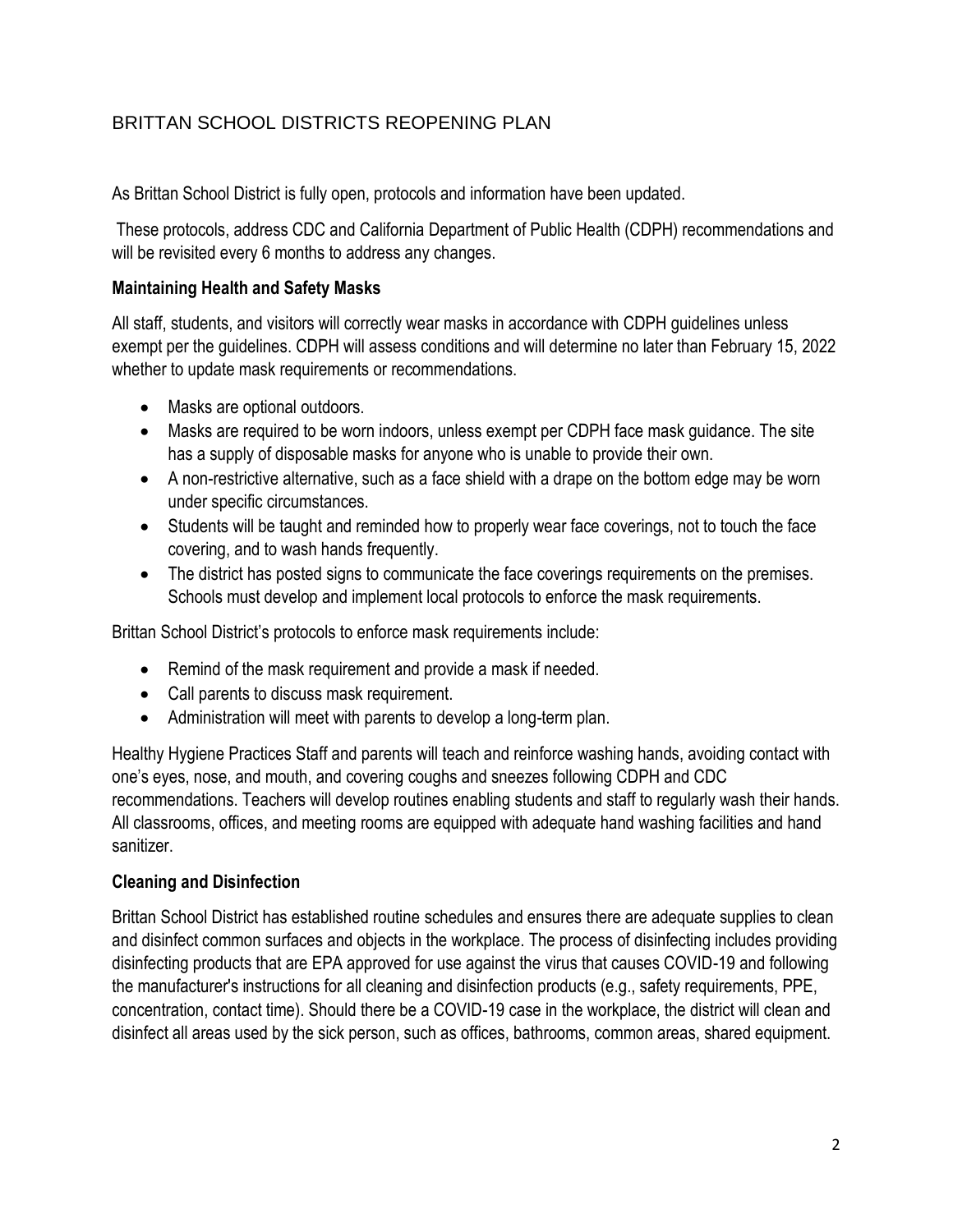### **Ventilation For indoor Locations:**

The district has evaluated how to maximize the quantity of outdoor air and whether it is possible to increase filtration efficiency to the highest level compatible with the existing ventilation system. Pleasant Grove School services the ventilation systems regularly replacing all filters and servicing any needed repairs.

# **Food Service**

The district will return to regular food service and will:

- Maximize physical distance as much as possible while eating (especially indoors), use additional spaces outside of the cafeteria for mealtime seating, and arrange for eating outdoors as much as feasible.
- Clean frequently touched surfaces. Surfaces that come in contact with food will be washed, rinsed, and sanitized before and after meals.

#### **Transportation**

We will resume regular transportation for students to and from school. Masks will be required of staff and students on the bus or school van. Siblings are encouraged to sit together. Windows will be opened as practicable.

Volunteers/Visitors At this time, volunteers will not be permitted and visitors are limited to only essential visitors (necessary business). Essential visitors must sign in at the office and must wear a mask while on campus.

# **Staying Home When Sick**

Students will not be penalized for poor attendance due to health-related absences. Parents are asked to refrain from giving their child fever reducing medicine and then sending them to school. If they have symptoms, they should stay home, for their health and the health of others.

Symptoms at School:

The district has identified an isolation room to separate anyone who exhibits 1 or more symptoms of COVID-19 while at school. Throughout the day, any staff or student who have a temperature 100.4 F or higher and/or demonstrate symptoms will leave campus to return home.

• Return to School After Exclusion for Symptoms:

Staff members and students with symptoms of COVID-19 infection are advised not to return for in-person instruction until they have met CDPH criteria to discontinue home isolation. Identification and Tracing of COVID-19 Cases Reporting of confirmed positive and suspected cases in students and staff will follow CDPH guidance. Communication Plan PG will maintain communication systems that allow staff and families to self-report COVID-19 symptoms and receive immediate notifications of exposures and closures. Communication will maintain confidentiality as required by FERPA and state law related to privacy of educational records and other privacy laws. The March 2020 Student Privacy Policy FERPA &.